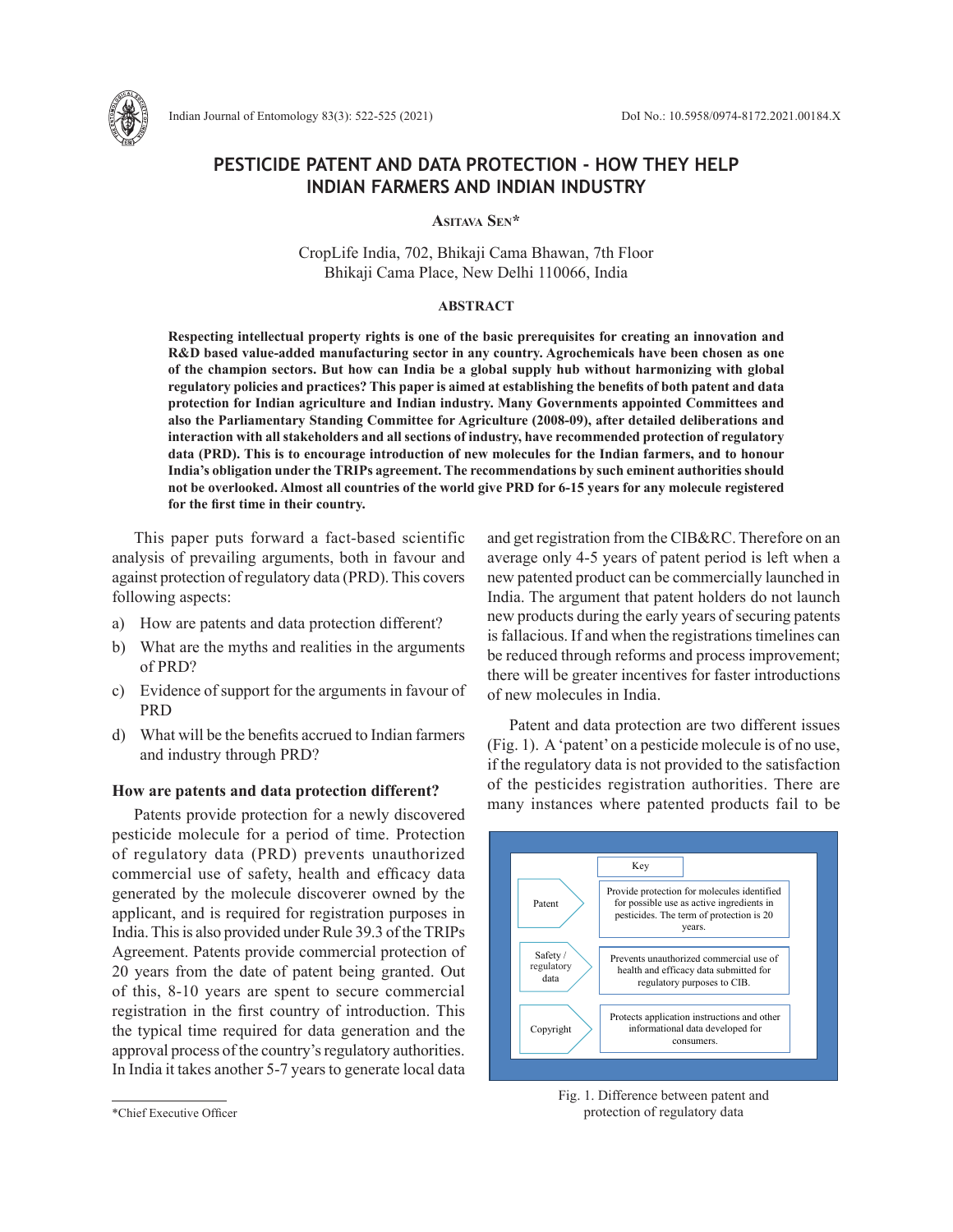commercialized, because the regulatory data was not acceptable for safety/ bioefficacy etc. by the registering authorities in certain countries. No regulatory data protection (PRD) is required for molecules till they are covered by patent. The PRD is needed only for an offpatented molecule when it is being introduced for the first time in the country. Ms. Satwant Reddy Committee 2007 (Former Secretary, Chemicals, Government of India) recommends: "Data protection and patents are the two most critical and relevant intellectual property rights for agrochemicals industry globally. These are distinct forms of protection- protection of one right is neither dependent on the other nor linked to the other. Data protection is meant to be accorded by governments to the proprietary test data and not to the product. The generic companies can generate their own tests and seek marketing approval based on that for a similar product. Therefore, there is no obligation to limit data protection to patented products only."

Registering any molecule for the first time requires expenditure of around  $\bar{\tau}$  15 to 20 crores and takes 5 to 7 years to obtain registration. Then another  $\bar{\tau}$  25 to 30 crores are spent over a 3-4 years to market and sell by carrying out product demonstrations, its publicity, staff and dealership set up, and product stewardship etc. Hence, to register a molecule for the first time in India (patent or off-patent) takes  $\bar{x}$  40 to Rs 50 crores over a period of 6-8 years; and the registration is possible only due to the submission of the prescribed regulatory data, which meets the satisfaction of the Registration Committee. If, however, no PRD is provided, then 'me too' applicants can get the registration within a year of launching and at a very small cost of up to  $\bar{\tau}$ 75 lakhs and thereby denying level playing field to the first registrant who has invested significant sums, as indicated above. There is therefore low incentive to introduce off-patented molecules in India, in the absence of PRD. It is for this reason that a minimum five years period for data protection should be provided to encourage registration of off-patented molecules and provide greater crop protection solutions to our farmers. The argument that data protection encourages late introduction of old global molecules by MNCs in Indian market is neither true nor relevant. Companies will essentially introduce only such molecules where they see that it has the potential of commercial success and gets acceptance of farmers' w.r.t. its value proposition and price competitiveness. From the farmers' viewpoint, it is immaterial whether it is old or new, as long as it meets their expectations, and is registered after its due safety and efficacy evaluation.

Also there are cases, where old molecules are formulated in a different way to increase their safety/ efficacy or used in combination to increase their spectrum of pest control or for reducing their costs etc. The argument that the issue of data protection is being raised only now is false; the issue is in discussion since 2003; with the Satwant Reddy Committee (2007); Pesticide management bill (2008) and the Standing Committee of Parliament on Agriculture (2008- 09), all had recommended data protection. These recommendations by such eminent authorities have been made after detailed deliberations, interaction with all stakeholders, and the same should not be overlooked.

## **Myths and realities**

There are several myths created against data protection, which needs to be addressed with scientific facts and rationale.

# **Postscript and Evidence of support for the arguments in favour of PRD**

It is for this reason that almost all countries of the world such as USA, EU, China, Japan, Indonesia, Malaysia, Philippines, Thailand and Brazil give PRD for 6-15 years for any molecule registered for the first time in their country.

- a) Satwant Reddy Committee (Chaired by Former Secretary, Chemicals, Government of India) in 2007 had recommended three years regulatory data protection to honour India's obligation under the TRIPs agreement, after consultations with all segments of industry and all national associations.
- b) Pesticide management bill 2008 (section 12) mentions that registration data cannot be relied upon under subsection (6**)** and shall not be granted during a period of three years of the date of its registration unless a letter of consent is enclosed with the application, in original, from the registrant of that pesticide.
- c) Standing Committee of Parliament on Agriculture (2008-09), revised PRD from 3 to 5 years in its 46th Report dated February 2009.
- d) Dr. Dalwai Committee on Doubling Farmers Income in 2018 had recommended that PRD would bring in many newer pesticides to India. Also recognized that India needs newer pesticides and PRD will encourage their registration in India.
- e) India is internationally committed to the patent regime and therefore India is legally committed to article 39.3 TRIPs Agreement.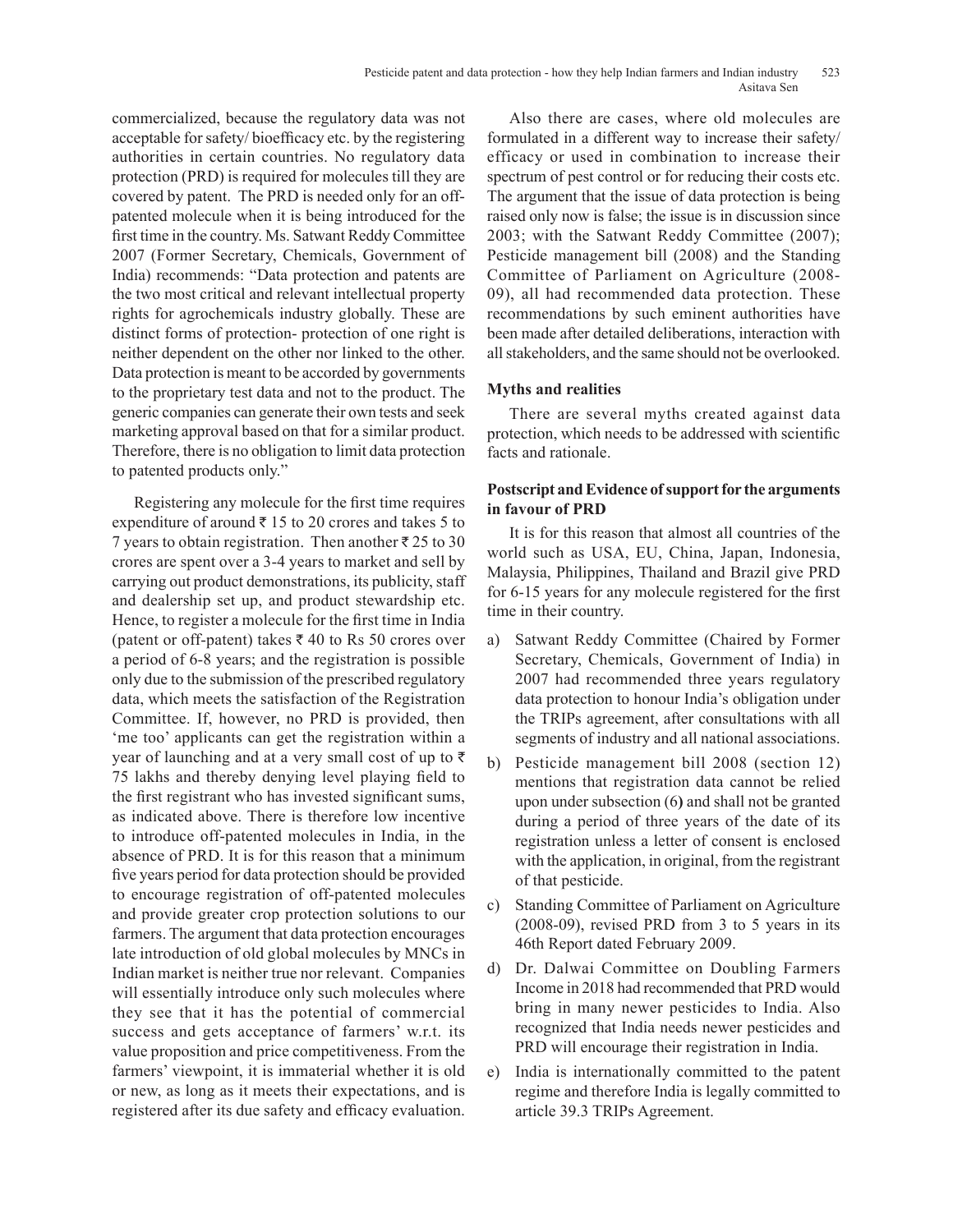| Myth                                                                                | Reality                                                                                                                                                                                                                                                                                                                                                                                                                    |  |
|-------------------------------------------------------------------------------------|----------------------------------------------------------------------------------------------------------------------------------------------------------------------------------------------------------------------------------------------------------------------------------------------------------------------------------------------------------------------------------------------------------------------------|--|
| Regulatory data is inexpensive                                                      | Registration of a molecule being introduced for the first time in the country<br>takes $-\bar{\tau}$ 15-20 crores for registration and 5-7 years for a new molecule being<br>developed from scratch<br>₹ 25-30 crores for marketing, stewardship, etc. over 3-4 years, and a total of<br>₹ 40-50 crores over 6-8 years                                                                                                     |  |
|                                                                                     | Any person has all the right to obtain the registration of the same molecule<br>by generating the required data and going through the registration process.                                                                                                                                                                                                                                                                |  |
| Regulatory data protection<br>will create monopoly                                  | In order to get "me too" registration, one needs a first registrant. But in the<br>absence of PRD, if new off-patented molecules are not registered for the first<br>time in India due to lack of incentives for covering their introduction cost,<br>then "me too" will also suffer in the long run.                                                                                                                      |  |
| New pesticides are invariably<br>imported and results in<br>country's forex outflow | In 2019, only around 11,000 mt of formulation imports took place at a CIF<br>value of around ₹ 1800 crores. The formulation value addition to technical<br>product is generally about $\bar{\xi}$ 80,000/ tonne. Hence, the so-called "loss of<br>value addition" in terms of indigenous value is only around ₹88 crores - an<br>insignificant amount in a $\bar{\mathfrak{g}}$ 45,000 crore industry.                     |  |
| Patent and data protection<br>increases product prices                              | No molecule will withstand the judgement of cost vs. benefits/value.<br>Product pricing ought to be such that the farmer becomes conscious of its<br>cost implications. In fact, low prices have induced gross misuse, overuse and<br>incentivized spurious and substandard products.                                                                                                                                      |  |
| PRD is a disadvantage to<br>generics                                                | PRD will greatly enhance the generic industry. Once the PRD period is over<br>they will all be available for TIM registration. In fact, the enlarged range<br>offers great opportunities for Indian companies to increase their exports/<br>local business.<br>A much larger range of products will encourage healthy competition, rather<br>than 500 plus registrants of the same formulation competing for market share. |  |
| No other country provides<br>regulatory data protection                             | USA, EU, China, Japan, Indonesia, Malaysia, Philippines, Thailand and Brazil<br>give PRD for 6-15 years for any molecule registered for the first time in their<br>country (Table 1).                                                                                                                                                                                                                                      |  |

f) Indian farmers are being deprived of newer products due to the policy of not providing PRD. In their interest, the policy ought to change.

### **Benefits that will accrued if PRD is allowed**

Accelerated introduction of newer and safer molecules and serve the interest of the farmers.

- a) Changing pest disease, weeds, climate change and cropping patterns require newer solutions: 180 molecules have come off patent from 2000 to 2020: this offers huge scope to attract their introduction in India.
- b) Ensure proper product use through stewardship during the PRD period.
- c) Increasing agricultural exports by encouraging use of molecules permissible in countries of imports.
- d) Newer molecules will be registered only after stringent safety related checks, thereby Improving nutritional security.

| Country       | New Active | <b>Formulations</b> |
|---------------|------------|---------------------|
|               | Substance  | (Years)             |
|               | (Years)    |                     |
| EU            | 10         | 10                  |
| USA           | 10         | 10                  |
| Canada        | 10         | 10                  |
| Australia     | 8          | 5                   |
| Kazakhstan    | 10         | 10                  |
| <b>Brazil</b> | 10         | 5                   |
| Columbia      | 10         |                     |
| China         | 6          | 6                   |
| Indonesia     | 6          | 6                   |
| Taiwan        | 8          | 8                   |
| Philippines   | 8          | 8                   |
| Malaysia      | 6          | 6                   |
| Thailand      | 10         | 10                  |
| India         | 0          | 0                   |

Table 1. Protection of regulatory data - global vs Indian scenario